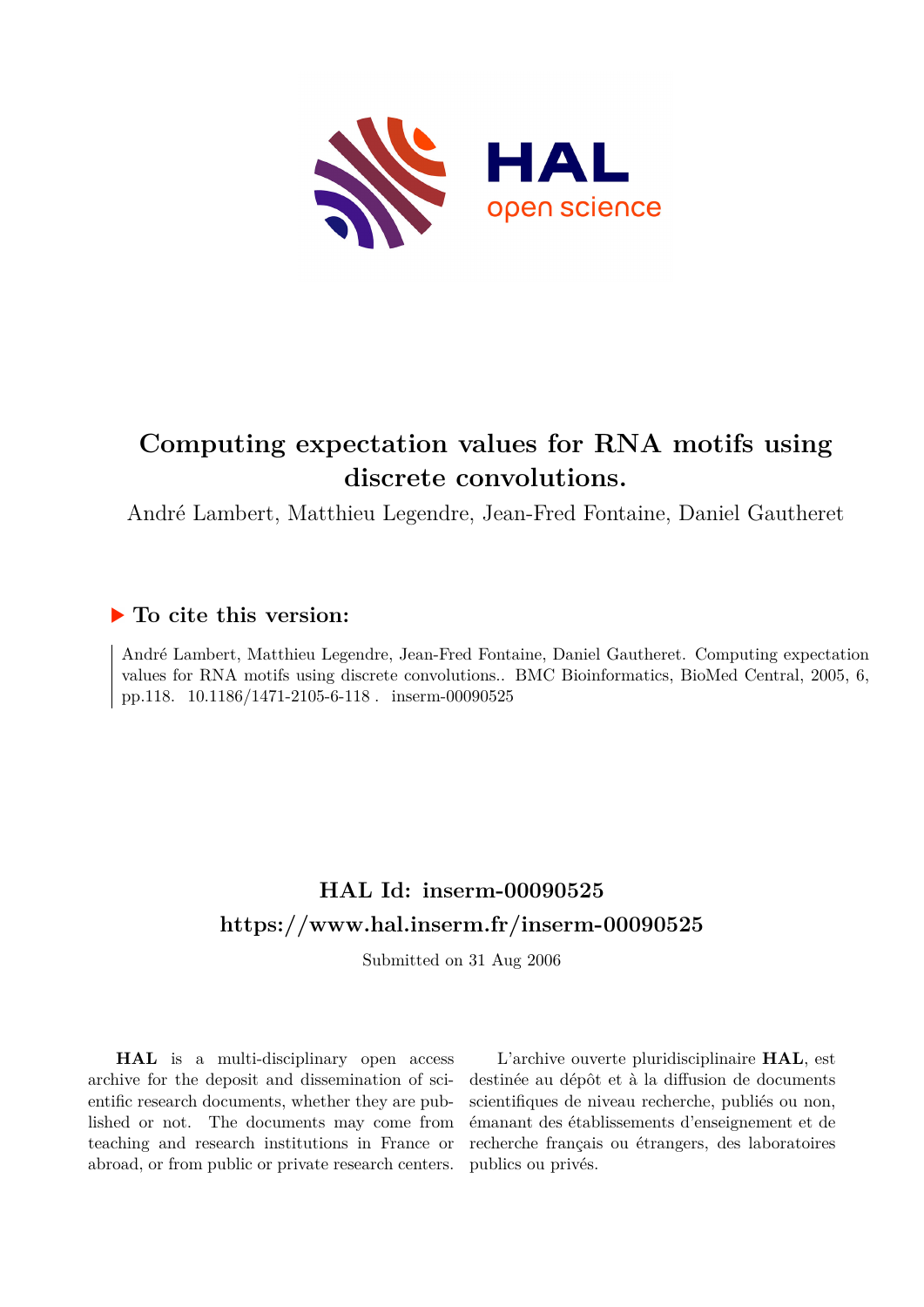### Methodology article **Contract Contract Contract Contract Contract Contract Contract Contract Contract Contract Contract Contract Contract Contract Contract Contract Contract Contract Contract Contract Contract Contract Con**

# **Computing expectation values for RNA motifs using discrete convolutions**

André Lambert<sup>1</sup>, Matthieu Legendre<sup>2</sup>, Jean-Fred Fontaine<sup>2,3</sup> and Daniel Gautheret\*<sup>2</sup>

Address: <sup>1</sup>CNRS UMR 6207, Université de la Méditerranée, Luminy Case 907, 13288 Marseille cedex 9, France, <sup>2</sup>INSERM ERM 206, Université de la Méditerranée, Luminy Case 928, 13288 Marseille Cedex 9, France and <sup>3</sup>INSERM EMI U 00.18, CHU d'Angers, 49033 Angers, France

Email: André Lambert - lambert@cpt.univ-mrs.fr; Matthieu Legendre - legendre@tagc.univ-mrs.fr; Jean-Fred Fontaine - jean-fred.fontaine@univangers.fr; Daniel Gautheret\* - gautheret@esil.univ-mrs.fr

\* Corresponding author

Published: 13 May 2005

*BMC Bioinformatics* 2005, **6**:118 doi:10.1186/1471-2105-6-118

[This article is available from: http://www.biomedcentral.com/1471-2105/6/118](http://www.biomedcentral.com/1471-2105/6/118)

© 2005 Lambert et al; licensee BioMed Central Ltd.

This is an Open Access article distributed under the terms of the Creative Commons Attribution License [\(http://creativecommons.org/licenses/by/2.0\)](http://creativecommons.org/licenses/by/2.0), which permits unrestricted use, distribution, and reproduction in any medium, provided the original work is properly cited.

#### **Abstract**

**Background:** Computational biologists use Expectation values (E-values) to estimate the number of solutions that can be expected by chance during a database scan. Here we focus on computing Expectation values for RNA motifs defined by single-strand and helix lod-score profiles with variable helix spans. Such E-values cannot be computed assuming a normal score distribution and their estimation previously required lengthy simulations.

**Results:** We introduce discrete convolutions as an accurate and fast mean to estimate score distributions of lod-score profiles. This method provides excellent score estimations for all singlestrand or helical elements tested and also applies to the combination of elements into larger, complex, motifs. Further, the estimated distributions remain accurate even when pseudocounts are introduced into the lod-score profiles. Estimated score distributions are then easily converted into E-values.

**Conclusion:** A good agreement was observed between computed E-values and simulations for a number of complete RNA motifs. This method is now implemented into the ERPIN software, but it can be applied as well to any search procedure based on ungapped profiles with statistically independent columns.

#### **Background**

The introduction of the Expectation value (E-value) in the Blast program in 1990 [1] was a major milestone in the development of sequence search algorithms. For any sequence match with a score *S* obtained in a given database, the E-value is the number of hits of same or higher score that can be expected by chance. E-values tell biologists how likely they are to encounter a specific sequence match in a database search, which is a more useful view of biological significance than a mere similarity score. Except in some special cases, low E-values are commonly accepted as an evidence of sequence homology.

The recent years have seen a growing interest for RNA motif searches, driven by the discovery of important new classes of regulatory RNA genes and motifs in all organisms. Non-coding RNAs are characterized in a large part by long range base pair interactions, whereas linear

Received: 08 March 2005 Accepted: 13 May 2005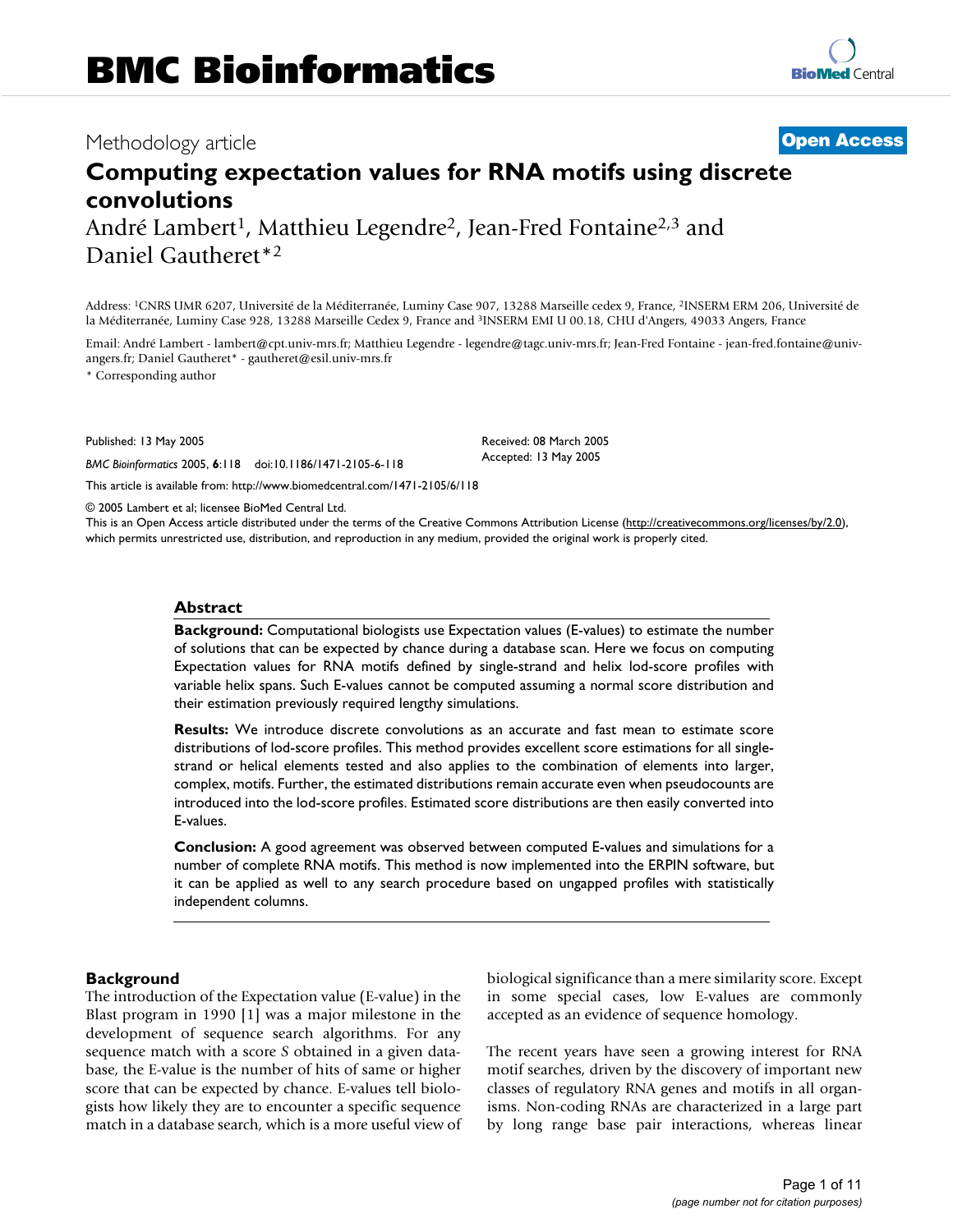sequence constraints are not as important as in protein coding genes. As a result, standard sequence alignment programs such as Blast are not suited to RNA motif search. Computational biologists have addressed this problem in several ways, notably through descriptor-based systems in which the topology of base paired regions is user-specified [3,5,4], Stochastic Context Free Grammars (SCFG) which use a complete statistical model of RNA elements [6], and Secondary Structure Profiles, which use position weight matrices describing stems and single strands in the RNA motif, as found in the ERPIN program [8]. Although the last two methods compute alignment scores, the complexity of the underlying models and search algorithms has hampered the estimation of an E-value to date.

When the behavior of the score distribution is known, such as in sequence alignment scores, E-values can be computed either directly, or by empirically fitting a histogram of scores from a sample of random sequences to the assumed distribution function [1,2]. Unfortunately, we will show here that a search algorithm such as the one used in ERPIN does not produce predictable score distributions. A possible workaround for this practical limitation is to run simulations on randomized sequences and use the observed hit count at score *S* as the E-value for this score. However, since interesting high scoring solutions can be extremely rare (commonly less than one random occurrence per genome) simulations often require days of calculations. Can we then estimate score distributions without having to run such lengthy simulations?

In this article, we show that ERPIN score distributions can be estimated a priori through a discrete convolution analysis of score profiles, based on a random model of nucleotide frequencies. This led us to develop a computational procedure that estimates the score distribution of ERPIN profiles in a very short time, before the actual search begins, so that each solution can be automatically assigned an E-value.

### **ERPIN profiles**

ERPIN is an RNA motif search software using as input a training set of aligned RNA sequences, and a target database in which the motif is to be identified. The training set contains both RNA sequence and their common secondary structure, specified as shown in Figure 1 in the form of single strands and helices. Importantly, gap characters (insertions or deletions) are allowed in single strands but not in helices. Helices are composed of two distinct strands of equal length. A region is defined as a continuous stretch of complete single strands or helical elements. When only one strand of a helix is included in a region, this strand is considered as a single strand. A mask is a subset of a region constituted of single strands and/or complete helices.



#### Figure 1

An example of ERPIN training set containing two double helices (noted 2 and 4), and three single strands (noted 3, 5 and 7). Due to gaps in the alignment, helix 2 spans 9 to 11 nt, and helix 4 spans 6 to 7 nt. Combinations of these allowed ranges give 6 possible configurations for the whole RNA motif.

ERPIN converts each helix and single strand in the alignment into a lod-score profile. This involves two steps. First, columns in the alignment are converted into frequency profiles, recording the frequencies of bases or base-pairs in column *c* as:

$$
P_{ic} = \frac{n_{ic}}{N} \tag{1}
$$

Here  $n_i$  is the number of bases or base-pairs of type *i* in column *c*, and *N* is the total base or base-pair count in a column. There is one frequency profile for each single strand or helix in the alignment. In the case of a single strand,  $i \in \{A, T, G, C\}$ , whereas for a helix,  $i \in \{AA, AT, C\}$ *AG*, *AC*, ..., *CC*} and each column in a helical profile actually refers to two positions in the initial alignment. Single strand profiles thus have 4 rows while helix profiles have 16 rows. The special case of gap-containing single strands, where a fifth character is added to the profile is discussed later on.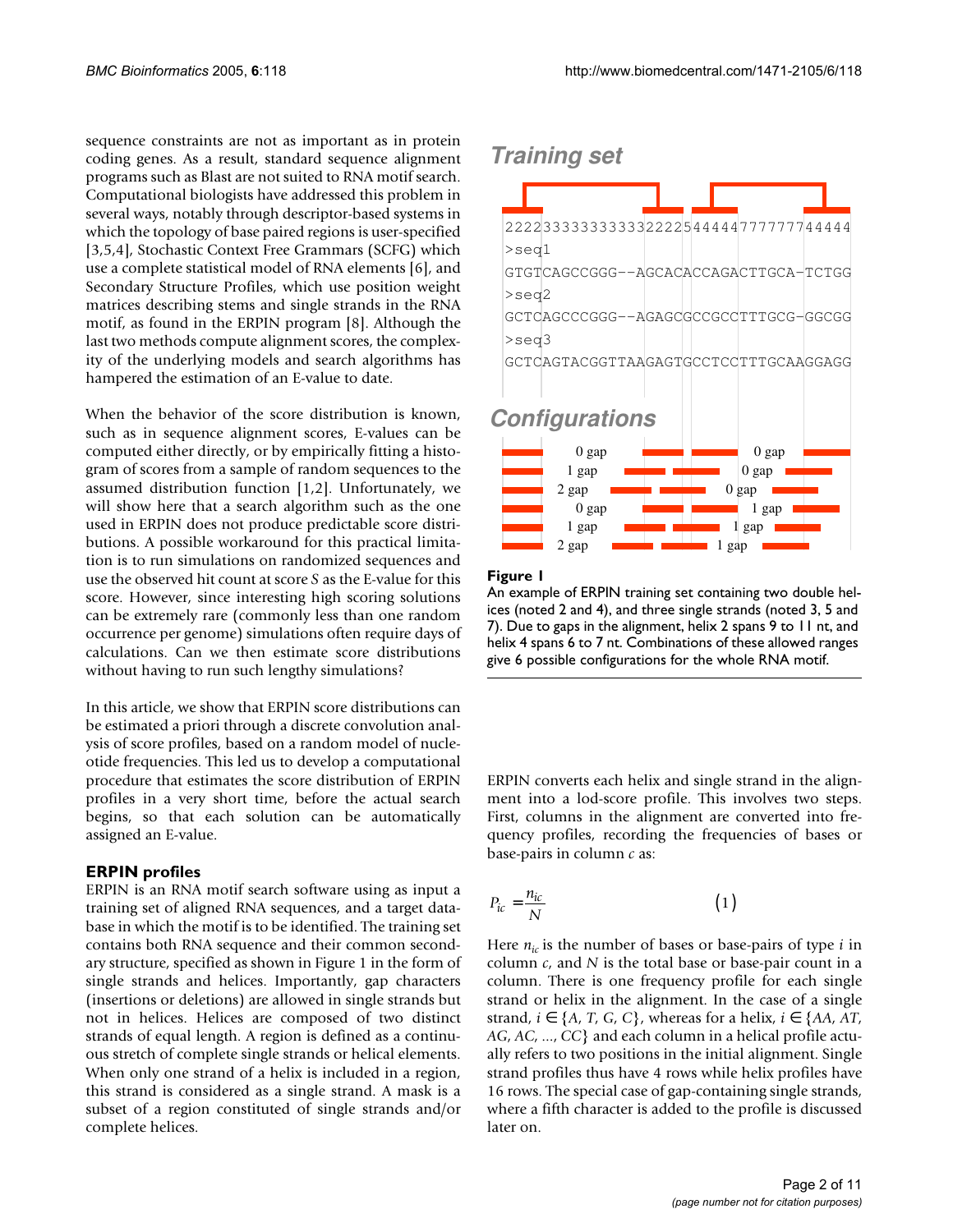Frequency profiles are then converted into lod-score profiles, where values for column *c* are defined as:

$$
S_{ic} = \log\left(\frac{P_{ic}}{b_i}\right) \tag{2}
$$

where  $b_i$  is the background frequency of base or base-pair *i* in the target database. Base-pair frequencies are considered as the product of individual base frequencies. The score of a helix or single-strand element is obtained by presenting a target sequence to this element's profile and summing the scores obtained for every profile column. For ungapped elements, the calculation is straightforward. For gap-containing single strands, a dynamic programming matrix of the profile and target sequence is constructed, which provides the best possible alignment score [8]. In a first stage, let us ignore this alignment procedure and focus on ungapped elements.

#### *Exclusions and pseudocounts*

We define as an exclusion a profile element for which no base or base pair is observed in the training set, and thus  $P_{ic}$  = 0. Exclusions may be due either to an unsufficient size of the training set, or to a true avoidance of this particular base or base-pair at this position in the RNA molecule. In any case, the log-odd ratio formula would produce a value of -∞ for such cases, thus requiring a special treatment. Exclusions are dealt with either by using arbitrary low values (e.g. -30) or by introducing pseudocounts in the frequency matrix that simulate what could have been observed in a larger training set.

Pseudocounts are based on some prior knowledge of "typical" substitution frequencies in RNA molecules, as observed in a model RNA sequence alignment. The pseudocount calculation procedure used in ERPIN is the same spirit as that of Henikoff and Henikoff [9], but we use a different definition of pseudocounts, as explained below. Let us first reformulate the values in any column *c* of a frequency profile:

$$
P_i = \frac{n_i}{N} = \sum_j P(i, j) = \sum_j \frac{n_{ij}}{N^2}
$$
 (3)

Where  $n_{ii}$  is the number of  $\{i, j\}$  couples in column *c*,  $P(i, j)$ *j*) is the joint probability of finding *i* and *j* in this column, and  $N = \sum_i n_i$ . This develops into:

$$
P_i = \sum_j \frac{n_{ij}}{N.n_j} \quad \frac{n_j}{N} = \sum_j P(i \mid j).P_j \tag{4}
$$

Where *P*(*i*|*j*) is the conditional probability of observing *i*, knowing that *j* is observed in the column. This conditional probability amounts to the observed frequency of *i*  $\rightarrow$  *j* substitutions. To introduce pseudocounts in ERPIN frequency profiles, *P*(*i*|*j*) is replaced with the average substitution frequencies observed in a model RNA sequence alignment, expressed in the form of a substitution matrix *M*. Pseudocount-based frequencies can be expressed as:

$$
P_i^{'} = \sum_j M_{ij} P_j \tag{5}
$$

where *M* is a square matrix whose columns *j* are normalized,  $\sum_i M_{ij}$  = 1, so that  $\sum_i P_i^{'} = 1$  . See Methods section for construction of *M*. The relative ratio of pseudocounts to true counts in the final frequency matrix is then controlled by a user-defined weight parameter  $\alpha \in [0, 1]$ , such that:

$$
P''_i = (1 - \alpha).P_i + \alpha.P'_i \tag{6}
$$

Since  $M_{ij}$  are generally  $\neq 0$  in the substitution matrices (either for single strand or helices), most exclusions in the frequency profile are replaced by nonzero values as soon as  $\alpha \neq 0$ . Not only the resulting lod-score profiles are basically devoid of arbitrary low values, but they better reflect "natural" base and base-pair substitution frequencies observed in real RNA alignments. This is especially interesting in helical regions, since the substitution matrix for helices represent natural exchanges between frequent base-pairs such as Watson-Crick, G:U or even G:A, while incurring strong penalties for exchanges involving rare base pairs. This maintains a large fraction of strongly negative values in helix profiles, which is desirable for the sake of search specificity.

#### **Shapes of score distributions: finite and nonfinite scores**

We define as a "finite" score the score obtained for a sequence that does not contain any match to a profile exclusion. When pseudocounts are used, almost all scores are finite, but when pseudocounts are not in use  $(\alpha = 0)$ , many scores, especially in helix profiles, are "non-finite", although in practice they are replaced by arbitrary low values.

Let *S* denote a finite score obtained at a given site in a random sequence. For any  $x > \infty$ , the conditional probability formula reads:

 $P(S > x) = P(S > -\infty) \cdot P(S > x | S > -\infty)$  (7)

In this decomposition, it is noteworthy that:

- The first factor is independent of *x* as soon as *x* is finite,
- The second factor can be computed based on profile elements that contain no exclusion.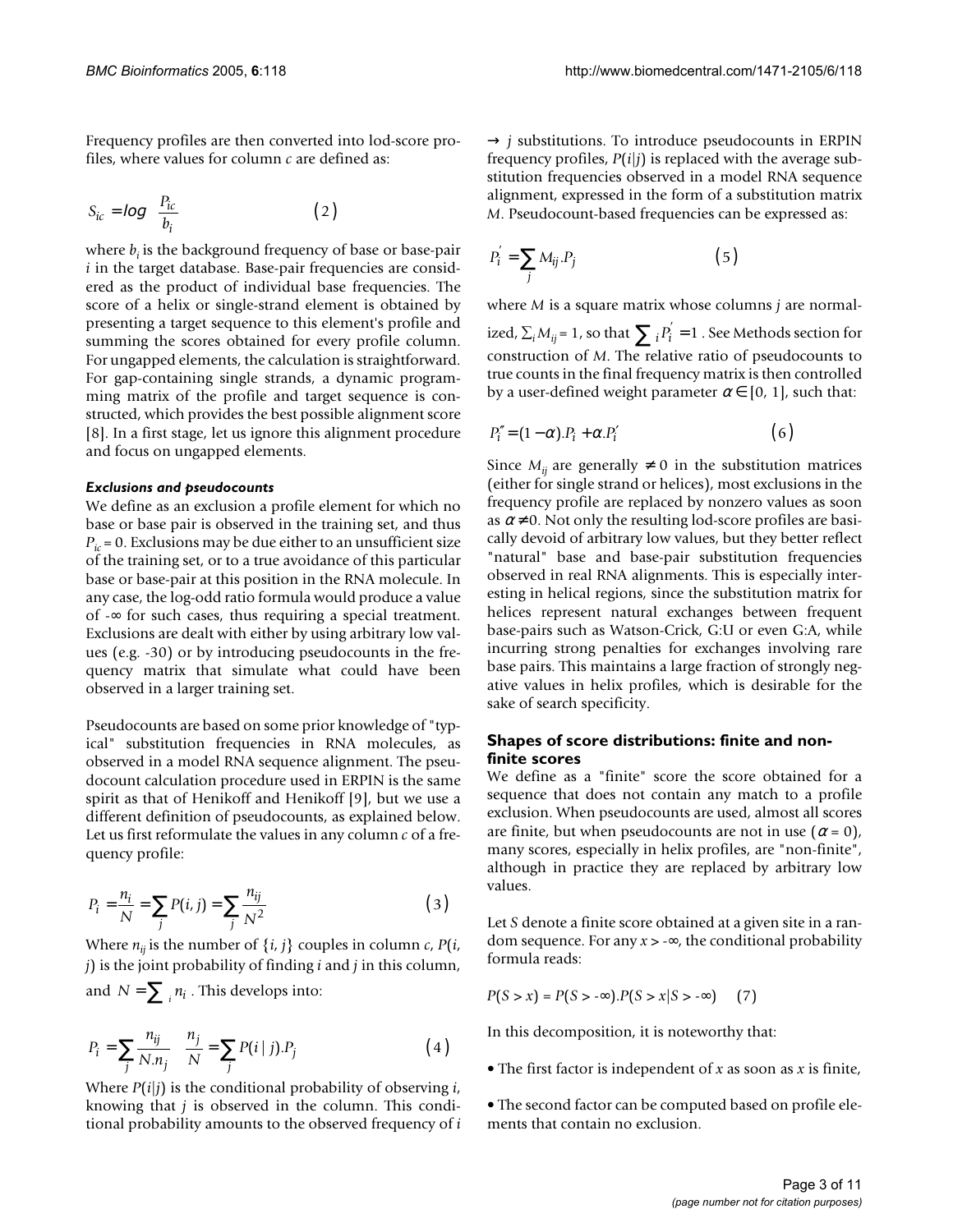Let  $S_c$  ( $c = 1, 2, ..., w$ ) denote a score for column  $c$  of a profile, and  $S = S_1 + S_2 + ... + S_w$  the score obtained by presenting a given sequence to this profile. If *w* is large enough (*w*  $\approx 10$ ) and the distributions of random variables *S<sub>c</sub>* are (i) independent and (ii) identically distributed, the sum *S* follows a normal distribution (central limit theorem  $[11]$ ).

Due to exclusions arising with different frequencies in different columns, condition (ii) is generally not fulfilled, but, using the decomposition given by formula (7) rewritten for column *c*, we can write:

$$
P(S_c > x) = P_{f s, c} P_{f, c}(x)
$$
 (8)

where  $P_f$  is the probability that a score is finite, and  $P_f(x)$ is the probability that a finite score is higher than *x*. This gives, for a complete profile:

$$
P(S > x) = P_{fs}.P_f(S > x) \text{ where : } P_{fs} = \prod_{c=1}^{w} P_{fs,c}
$$
 (9)

In many cases, the probability distributions of finite scores  $P_{f,c}$  are similar enough so that their sum *S* is normally distributed. If this behavior was always observed, the score distribution could be fully determined by computing the mean value  $\mu$  and the standard deviation  $\sigma$  that characterize the normal law, which would enable a direct calculation of the E-value [2]:

$$
\mu = \sum_{c=1}^{w} \mu_c \qquad (\mu_c \text{ refers to column } c)
$$

$$
\sigma = \sqrt{\sum_{c=1}^{w} \sigma_c^2} \quad (\text{independence of columns})
$$

Figure [2](#page-5-0) shows the score distributions obtained using the tRNA region spanning the anticodon and *T*Ψ*C* loop (two helices + three single-strands) at each position of a 100 Mb random sequence database, with pseudocounts switched off  $(\alpha = 0)$ . As expected, finite scores (Fig [2a](#page-5-0)) follow a normal distribution, while total scores (Fig [2](#page-5-0)b) are unevenly distributed.

So called "non-finite" scores may be biologically relevant, since many valid substitutions are potentially absent from the training set. However, non-finite scores are detected only when high enough to fall into the extreme end of the distribution. This part of the distribution is composed mainly of finite scores and should thus behave like that of finite scores. Unfortunately finite scores may also deviate from a Gaussian distribution, for instance when score distributions in successive columns are too different from each other.

Pseudocounts are used to inject missing substitutions into frequency profiles, resulting in most "non-finite" scores becoming "finite". But what is the behavior of finite scores when pseudocounts are in use? Fig [3a](#page-6-0)–d and [4](#page-7-0)a–b show finite score distributions for a variety of ungapped RNA motifs (shaded bars), obtained using a typical level of pseudocounts ( $\alpha$  = 2.10<sup>-4</sup>) in frequency profiles. Although some training sets (tRNA, SECIS) have nearly gaussian distributions, others (let-7 miRNA, snoRNA, polyA sites) are more erratic. This is due to the larger number of exclusions in the later sets – only partially compensated for by pseudocounts – and/or their non-uniform distribution over profile columns. If we aim to address true biological problems with such imperfect or sparse training sets, we necessarily have to deal with this type of score distribution that cannot be approached with classical methods. Nonetheless, we will still be using the decomposition formula (7), as it provides an important reduction of the range of values of the random variables involved.

#### **Score distributions of helices and single-strands** *Ungapped helices and single strands*

How can we estimate score distributions such as those in Fig [3](#page-6-0), [4](#page-7-0) ? Let us admit that profile columns are independent. After matching the profile to a purely random sequence, the resulting scores for each column would thus behave as independent random variables, say  $X_1$  and  $X_2$ for columns 1 and 2. Therefore, the final score for two columns would be:

$$
S = X_1 + X_2
$$

Then, the probability of obtaining a score  $S = x$  is:

(independence of columns)  
\n
$$
P(S = x) = \sum_{u,v:u+v=x} P(X_1 = u, X_2 = v)
$$
\nthe score distributions obtained using the  
\n
$$
P(S = x) = \sum_{u,v:u+v=x} P(X_1 = u, X_2 = v)
$$
\n
$$
P(X_2 = v)
$$
\n(10)

The last formula defines the *discrete convolution product* [11] of two distributions. The overall score distribution can be obtained by doing the calculation for every possible values of *u* and *v*.

Using the separation formula (7) between "exclusions" and "finite scores", equation (10) can be written:

$$
P(S = x) = \sum_{u,v:u+v=x} \{P_{f5,1}.P_f(X_1 = u)\} \{P_{f5,2}.P_f(X_2 = v)\}
$$
  
=  $(P_{f5,1}.P_{f5,2}) \sum_{u,v:u+v=x} P_f(X_1 = u).P_f(X_2 = v)$  (11)

These operations can easily be extended to *N* columns by iterating the products on successive columns in the same single-strand or helix profile. At each successive iteration, scores are discretized on a predefined grid so that the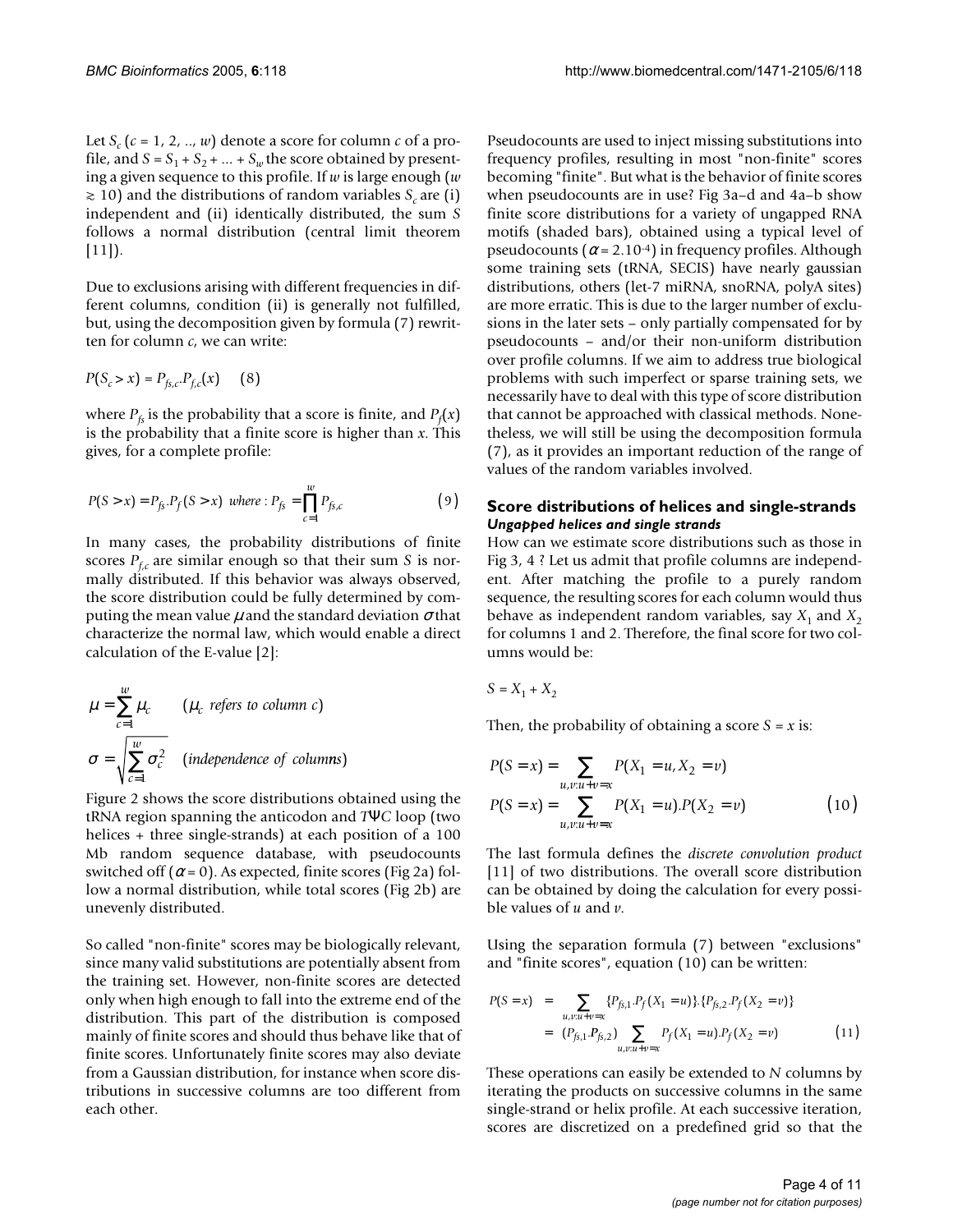<span id="page-5-0"></span>

#### Distributions of finite and tota position of a 100 Mb random sequence database **Figure 2** l scores obtained from the motif encompassing the anticodon and *T*Ψ*C* loop of tRNA, at each

Distributions of finite and total scores obtained from the motif encompassing the anticodon and *T*Ψ*C* loop of tRNA, at each position of a 100 Mb random sequence database. This region covers three single strand profiles and two helix profiles and spans a gap-containing single- strand profile that is not included in score calculation. ERPIN results were processed by the *epnstat* utility program. A: finite scores. B: total scores (both finite and non-finite).

number of possible scores increases linearly with the number of columns (see Methods section for algorithm).

We performed such an analysis on a variety of helix and single strand profiles, with grid intervals set at ∆*x* = .05. In Figures [3](#page-6-0) and [4,](#page-7-0) score distributions estimated from discrete convolution (solid lines) are compared to scores obtained through simulation on a random database of variable size (shaded bars). There is a very good agreement between the discrete convolution and simulation.

#### *Gap-containing single strands*

The score of a gap-containing single strand in the ERPIN program is computed from the dynamic programming alignment matrix. Therefore, it is the maximum of several values, and could be expected to comply with an extreme value distribution. However, gapped single strands in ERPIN are very diverse entities that may include oddities such as single-nucleotide strands, or strands mostly filled with gaps. This results in very uneven distributions that we were not able to model satisfyingly. Therefore, the score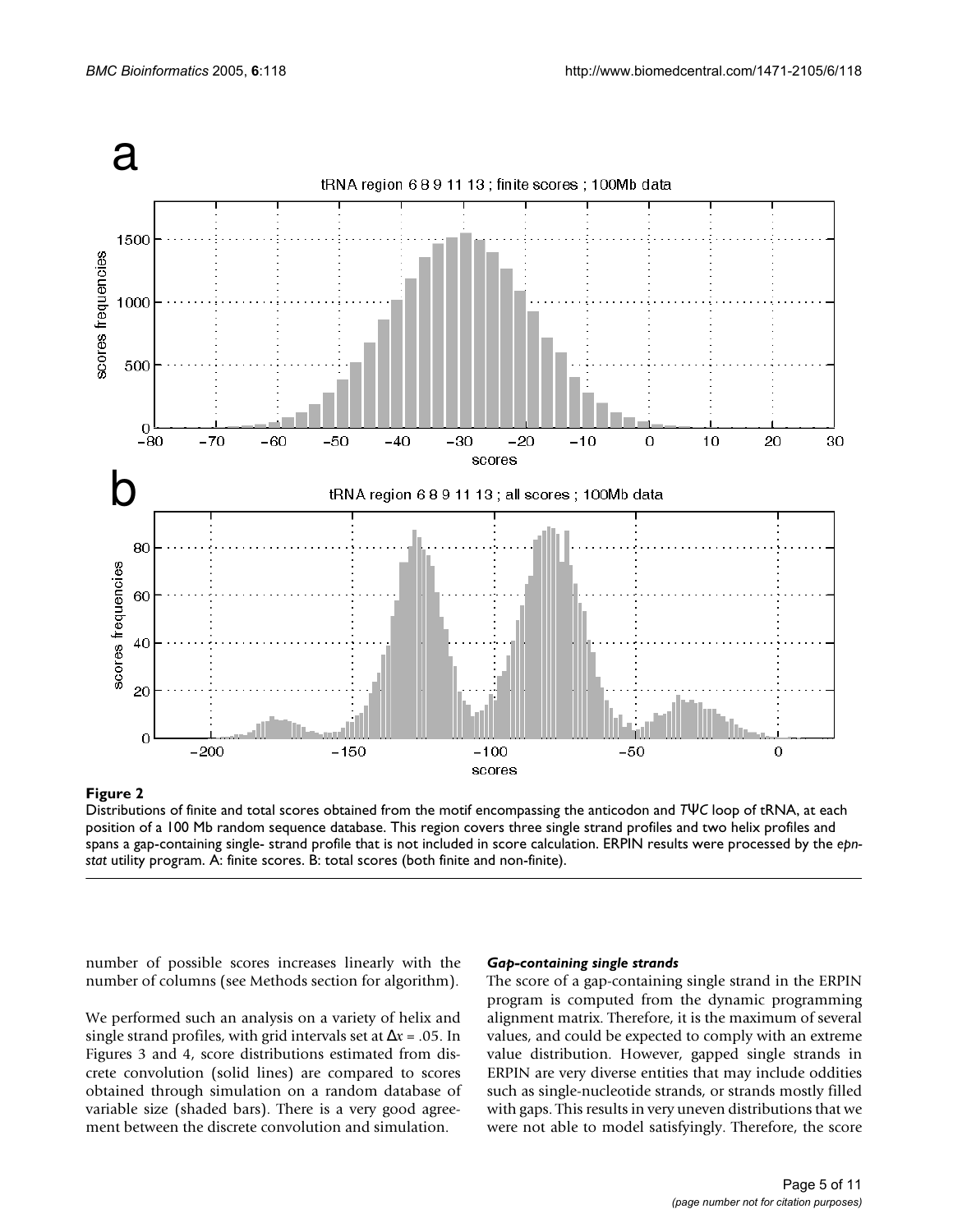<span id="page-6-0"></span>

#### Comparision of finite score dist **Figure 3** (shaded bars) ributions obtained from discrete convolution of helix profiles (solid lines) and simulation

Comparision of finite score distributions obtained from discrete convolution of helix profiles (solid lines) and simulation (shaded bars). The various helices in the region under study were combined into a larger 16 × *W* profile, where *W* is the total number of base-pairs in the region. Lod-scores were computed based on a uniform nucleotide composition, by the *convhstat*  utility program.

distribution of a gapped single strand in ERPIN is currently estimated based on a short simulation performed on a random sequence (see Methods section for details).

### **Score distributions of complete regions with gaps**

#### *Score of a configuration*

When presenting a sequence to a whole region, the presence of gaps in single-strands results in multiple allowed positions for flanking helical elements. A configuration is a specific arrangement of helix elements determined by the number of intervening gaps (Fig 1). There is one score for each allowed configuration, which is the sum of scores for all helices and single strands in this configuration. We therefore need to compose the different score distributions to obtain the distribution of the total score for one configuration. This is again done using a discrete convolution of these distributions, with the same procedure and grid parameter as above. This provides the score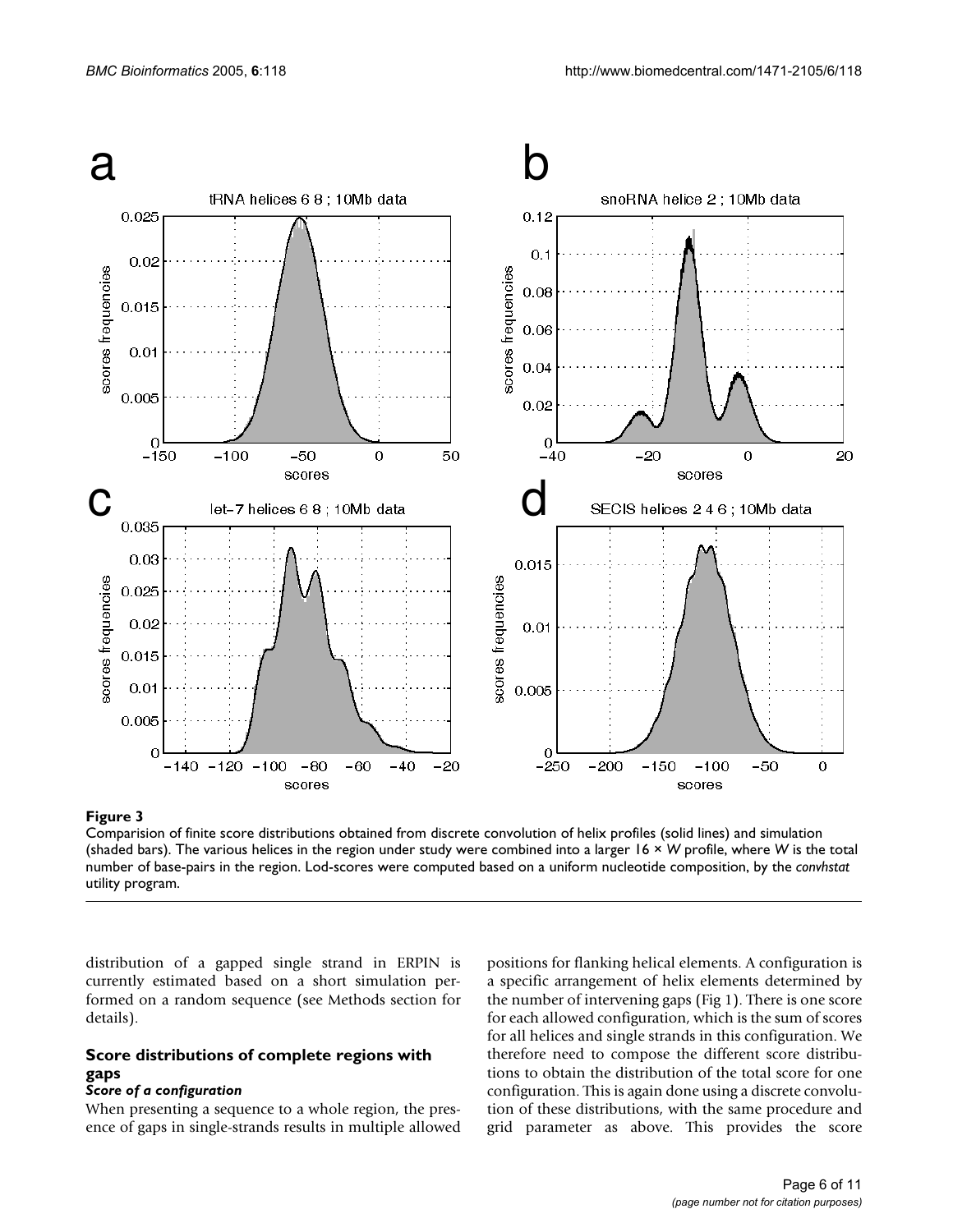<span id="page-7-0"></span>

#### Comparision of finite score dist **Figure 4** (shaded bars) ributions obtained from discrete convolution of single-strand profiles (curve) and simulation

Comparision of finite score distributions obtained from discrete convolution of single-strand profiles (curve) and simulation (shaded bars). The various strands in the region under study were combined into a larger 4 × *W* profile, where *W* is the total number of nucleotides in the region. Lod-scores were computed based on a uniform nucleotide composition, by the *convsstat*  utility program.

distribution of a single configuration. Note that, although a configuration may contain gapped single strands of which score distribution was not produced by a discrete convolution, such distributions can now be treated by this second convolution round applied to whole profiles.

#### *Score of a complete region*

The number of gaps in a single strand is bounded by the maximum number of gaps observed for this strand in the training set: *mxgaps*. For a simple hairpin-loop motif with *mxgaps* possible gaps in the loop, there are (*mxgaps* + 1) possible configurations. For a whole region containing *N* strands with gaps  $(i = 1, 2, ..., N)$ , the number of configurations is:

$$
cfgs = \prod_{i=1}^{N} (mxgaps_i + 1)
$$
 (12)

Erpin evaluates all possible configurations without any construction rule or strategy. A combinatorial explosion is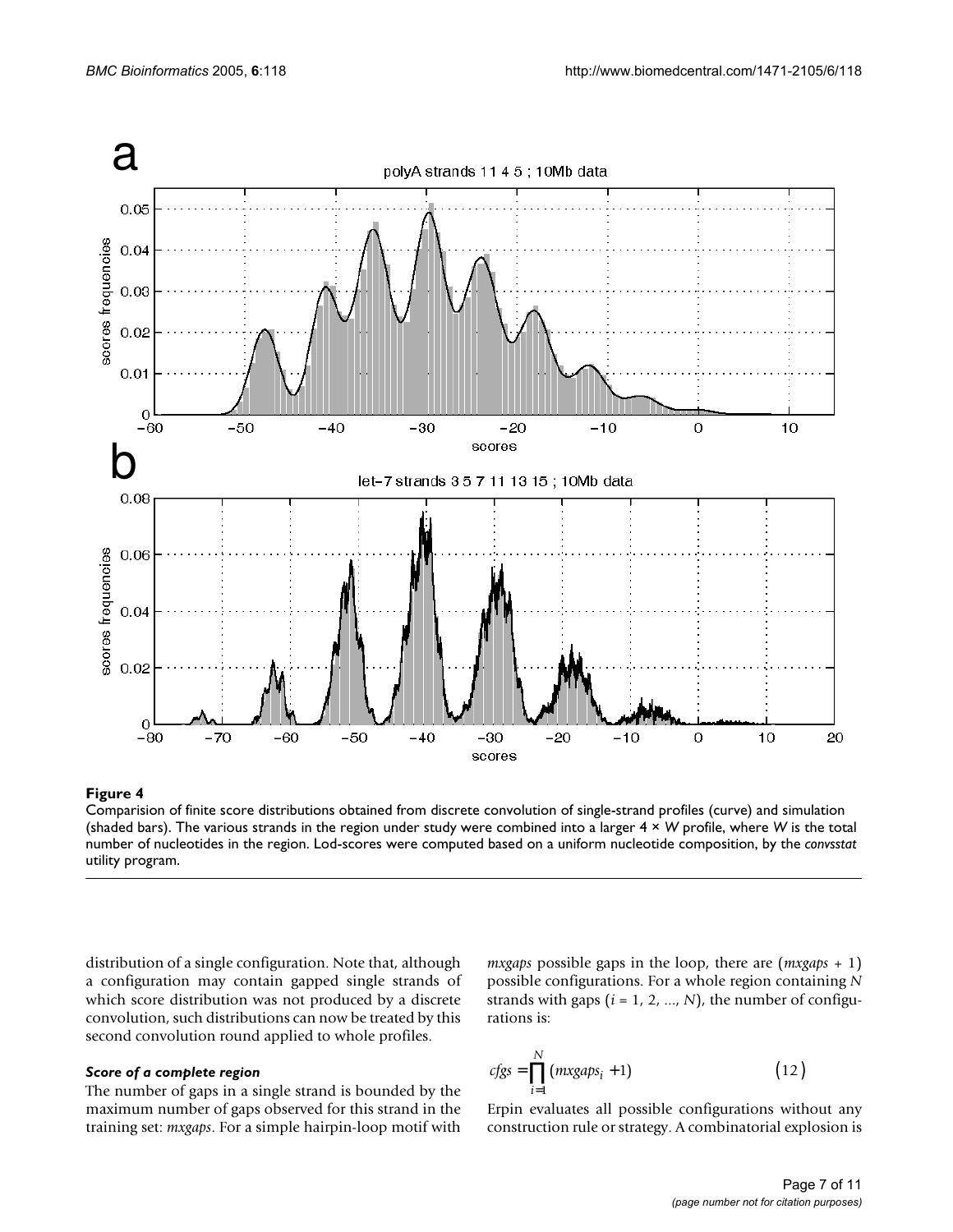avoided by implementing multi-stage searches, where search at each stage is limited to a defined mask, or subset of the region under study. The score of a region or mask at in given site is the maximum score obtained for all possible configurations.

Since a motif is identified only after all possible configurations are evaluated at a given site, our estimation of motif scores requires taking into account this additional complexity. Let *K* denote the number of configurations for a given motif, and  $S_i$ , the score obtained for the *i*th configuration. As the ERPIN program does not permit the of addition gaps relative to those present in the training set, *K* is necessarily bounded but its value can be relatively large. We are now interested in the maximal score obtained for all configurations at each site. This is the extreme value distribution, or the distribution of a random variable *M* defined as:

$$
M = \max_{i=1,2,\ldots,K} \{S_i\} \tag{13}
$$

If  $P_{fs} = P(S_i > -\infty)$  and  $p_i(x) = P(S_i > x | S_i > -\infty)$ , and the random variables *Si* are statistically independent (*s.i*) and identically distributed (*i.d*), then:

$$
p(x) \equiv p_1(x) = p_2(x) = ... = p_K(x) \quad (i, d)
$$
 (14)

$$
P(M > x) = 1 - P(M < x)
$$
  
= 1 - P(S<sub>1</sub> < x, S<sub>2</sub> < x, ..., S<sub>K</sub> < x) (15)

$$
= 1 - \prod_{i=1}^{K} P(S_i < x) \tag{16}
$$

$$
= 1 - \{1 - P_{fs}.p(x)\}^{K} \qquad (i,d) \qquad (17)
$$

The most "interesting" scores are expected to be of the same order of magnitude as those obtained by training set sequences. For any realistic training set, these scores should be very high compared to scores obtained on random sequences and, therefore, their probability should be very low. In this case  $P(M > x)$ , given by formula (17), behaves at the first order approximation as  $K.P<sub>fs</sub>·p(x)$ .

For a database of size  $\Omega$ , considering that individual sequences in the database are large enough compared to the search motif so that border effects can be ignored, the final E-value, is :

$$
E(x) = P(M > x).\Omega \qquad (18)
$$

Figure [5](#page-9-0) compares these computed E-values (solid lines) to simulations performed on a random database (circles), for complex RNA regions encompassing multiple helices and singles strands (gapped or ungapped). Overall there is a very good agreement between E-value and simulation, consistent with our hypothesis that configuration scores

are independent and equally distributed. Importantly, Evalues remain accurate for RNA regions containing large gapped single strands, such as snoRNA (Fig [5](#page-9-0)b), Let-7 miRNA (Fig [5](#page-9-0)c) and SECIS (Fig [5](#page-9-0)d), and over a wide range of scores. This last point is also important, since "borderline" solutions with an E-value around 0.1 or 1 are potentially more interesting biologically as low E-value solutions. Moreover, computing times for overall E-value calculations in all our tests motifs remained insignificant relative to database scan times.

In the case where pseudo-counts are switched-off, profiles contain multiple "non-finite scores" which are excluded from the convolution process. This may imply a lack of accuracy in the left-hand side of the estimated score distribution, where scores have low values, but should have little effect in the region of biologically interesting scores. Therefore we do not expect E-values to deteriorate significantly in practise when pseudocounts are switched off.

#### **Conclusion**

We have presented a method to estimate the score distributions of RNA helices or single strand profiles and of their combinations into larger motifs. This method is based on discrete convolutions. The computing time of the discrete convolution algorithm increases quadratically with profile size and remains in any case negligible relative to database scan durations. This procedure is implemented in the last release of the ERPIN software (V. 4.2) and provides accurate estimates of E-values for practical applications. Interestingly, the discrete convolution approach can be applied as well to others sequence scoring models -nucleic acids or proteins – based on ungapped profiles with independent columns.

#### **Methods**

#### *ERPIN program and utilities*

The ERPIN program (sources and executables) is available at<http://tagc.univ-mrs.fr/erpin/>. Simulated score distributions of independent helix and single-strand profiles (Fig [2](#page-5-0), [3](#page-6-0), [4](#page-7-0)) were obtained using the -*hist* (histogram) option of ERPIN and utility programs *epnstat*, *convhstat*, *convsstat* and *mstat* provided in the distribution. For Fig [5](#page-9-0), full motif searches were performed using ERPIN Version 4.2.5 with pseudocount weight  $\alpha$  = 2.10<sup>-4</sup>. Graphical outputs for figures [2,](#page-5-0) [3](#page-6-0), [4](#page-7-0), [5](#page-9-0) were produced using the Matlab [13] package.

#### *Training sets*

Training sets for profile statistics and ERPIN runs in Fig [2,](#page-5-0) [3](#page-6-0), [4,](#page-7-0) [5](#page-9-0) are available on the ERPIN web site and were obtained as follows:

• tRNA: 903 type I tRNA sequences (all species) from the 1997 version of M. Sprinzl's nuclear tRNA alignment [17].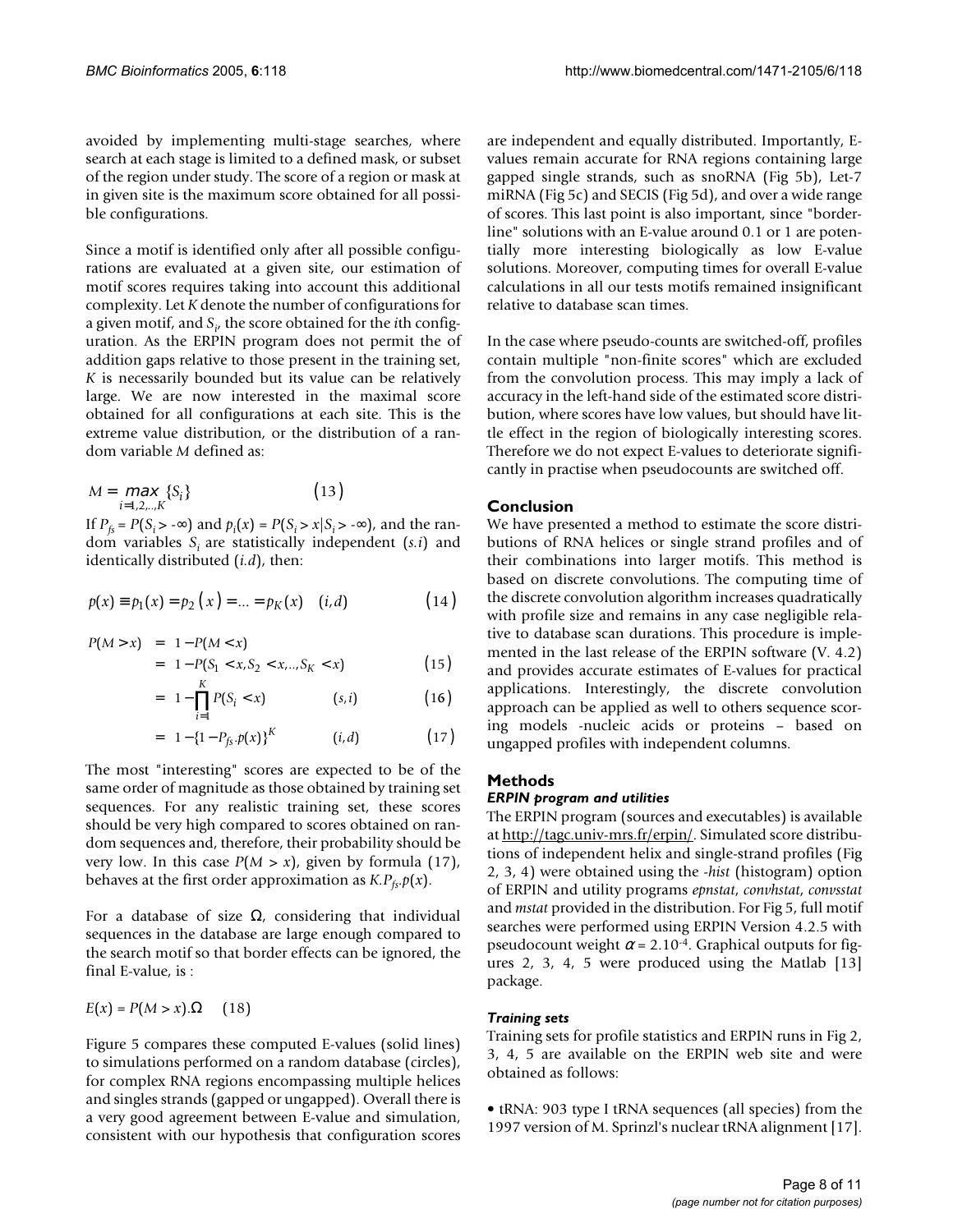<span id="page-9-0"></span>

#### Comparision of computed E-values uniform nucleotide composition (circles), for different RNA motifs **Figure 5** (solid lines) and number of solutions obtained from simulation on a random database of

Comparision of computed E-values (solid lines) and number of solutions obtained from simulation on a random database of uniform nucleotide composition (circles), for different RNA motifs. Numbers following "region" refer to secondary structure elements in the corresponding training set available from [http://tagc.univ-mrs.fr/erpin/.](http://tagc.univ-mrs.fr/erpin/) E-values were computed using the *mstat*  utility program. (a) tRNA region covering the anticodon and *T*Ψ*C* stem-loops; (b) C/D box snoRNA region covering the major stem and C+D boxes; (c) Let-7 miRNA region covering the complete precursor hairpin; (d) SECIS element covering the large 14 bp stem and apical stem+loops.

- SECIS (Selenocystein Insertion Sequence): 117 metazoan SECIS sequences, from our own compilation [7].
- snoRNA (Small nucleolar RNA): 217 archaean C/D box snoRNA sequences, compiled and aligned by Fabrice Leclerc at CNRS Nancy (Personal communication).
- Let-7 miRNA: 27 animal miRNA precursor sequences from our previous compilation [15].

• PolyA sites: 2327 human polyadenylation sequences from our previous compilation [16].

#### *RNA substitution matrices for pseudocounts*

Pseudocount calculation requires substitution matrices obtained from a model RNA sequence alignment or "training set", annoted with secondary structure information (helix or single strand). Klein and Eddy have developed RNA substitution matrices previously [18], but we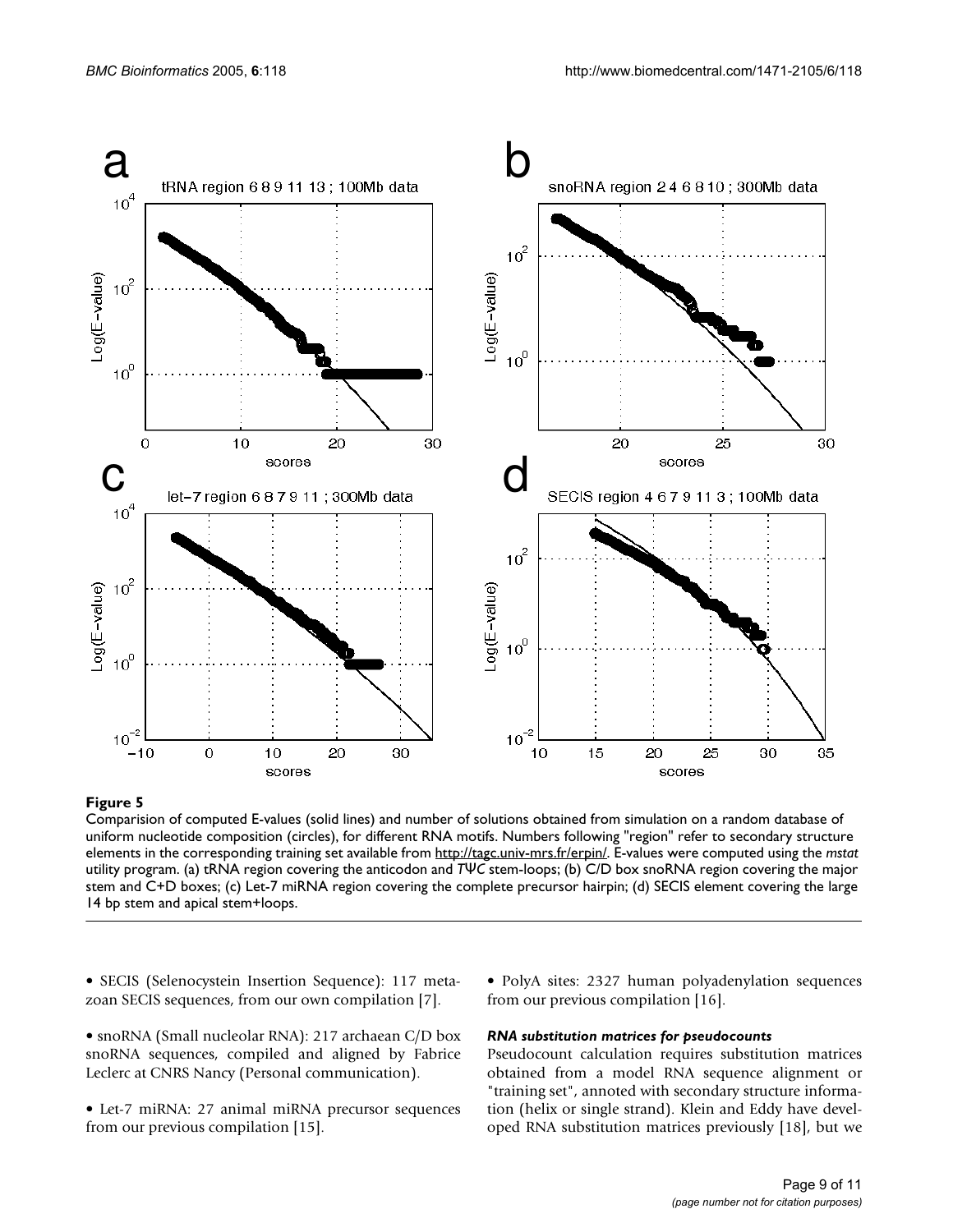use a different type here. Training set columns are converted into profiles containing raw nucleotide or base-pair counts. Let *Q* denote a nucleotide or base-pair count profile of width *w*, produced by a concatenation of all single strand or helix profiles from the pseudo-count training set. *Q* is either a 4-line matrix for single strands (*h* = 4) or a 16-line matrix for helices (*h* = 16). The substitution matrix *M* introduced in Section "Exclusions and Pseudocounts" is then a square matrix of size *h* × *h* defined as:

$$
M_{ij} = \lambda_j N_{ij} \tag{19}
$$

$$
with: N_{ij} = \sum_{k=1}^{w} Q_{ik} Q_{jk}
$$
 (20)

$$
and: \lambda_j = \frac{1}{\sum_{i=1}^h N_{ij}} \tag{21}
$$

The square matrix *N* is actually a "correlation matrix" of the profile lines since element  $N_{ii}$  is the scalar product correlation of lines *i* and *j*. Coefficients  $\lambda_i$  make this matrix normalized, so that:

$$
\forall j = 1,..,h: \sum_{i=1}^{h} M_{ij} = 1
$$
 (22)

Probability conservation is verified for *P* and therefore it is also verified for *P'*:

$$
\sum_{i=1}^{h} P'_i \equiv \sum_{i=1}^{h} \left( \sum_{j=1}^{h} M_{ij} P_j \right) = \sum_{j=1}^{h} \left( \sum_{i=1}^{h} M_{ij} \right) P_j = \sum_{j=1}^{h} P_j = 1
$$
\n(23)

Finally, it is obvious from formula (6) that *P"* also verifies verifies probability conservation, hence:

$$
\sum_{i} P_i^{\dagger} = 1 \tag{24}
$$

Substitution matrices can be generated from any RNA sequence alignment using the utility program *mksum* of the ERPIN distribution. Default matrices provided with distribution (*SUM.dat* file) were obtained using a 16S/18S rRNA training set from R.Gutell ([10]) containing 6310 sequences from all three phylogenetic domains. We used the secondary structure of E-coli 16S rRNA as the consensus structure, resulting in 481 columns of helix profile and 7512 columns of single strand profile.

Option  $-pcw$  is used to set pseudo-count weight  $\alpha$  in the ERPIN program. Default internal value is 2.10-4, but this has been rescaled for users by a factor of 2.10-3 giving a default user value of 0.1 and a practical maximal value that should not exceed 1. Effects of pseudocounts and of the  $\alpha$  parameter on profiles can be visualized using the utility program *pview*.

#### *Score distribution of gap-containing single-strands*

The score distribution of gap-containing single strands is evaluated by repeatedly computing profile scores with a random sequence of same length *L* as the profile and same composition as the target sequence database. The calculation is repeated *C.L*<sup>2</sup> times, with *C* a constant, and  $L \ll L_{max}$ in order to limit CPU time for unusually large strands. Default values are *C* = 300 and *Lmax* = 12.

#### *Histograms and discrete convolution product*

Although discrete convolutions can be computed using iterated Fast Fourier Transforms, this approach is subject to numerical approximations in practice. A direct calculation is more accurate and proved fast enough in all cases tested. Time complexity of the discrete convolution algorithm is *O*(*N*2) where *N* is the total number of profile columns. This value remains tractable even for the largest RNA motifs. The convolution algorithm was adapted from those found in the Octave [12] and Matlab [13] packages. The linear sampling interval was set at ∆*x* = .05. CPU time for the complete E-value calculation (including profile construction, convolution of independent profiles and convolution of configurations) for motifs in Fig [5](#page-9-0) ranged from 10-4s to 0.8s on a 2.6 GHz Intel Pentium workstation with 1 Gb of RAM.

#### *Extreme value distribution*

Formula (17) used for calculating the extreme value distribution is of the type  $(1 - (1 - x)^{N})$ . If  $x \to N > 1$  the result is obtained with the C library function  $x \mapsto x^y$  which lacks precision when *x* <<> 1. Otherwise we compute (17) using the binomial formula for  $(1 - x)^N$ .

#### **Authors' contributions**

AL conceived the discrete convolution approach, programmed the software and participated in drafting the manuscript, ML and JFF performed program runs and statistical analyzes of outputs, DG participated in the design and coordination of the study and wrote most of the manuscript. All authors read and approved the final manuscript.

#### **Acknowledgements**

We thank the ACI IMPBio program for their support to the development of the ERPIN software and Web server.

#### **References**

- 1. Altschul SF, Gish W, Miller W, Myers EW, Lipman DJ: **[Basic local](http://www.ncbi.nlm.nih.gov/entrez/query.fcgi?cmd=Retrieve&db=PubMed&dopt=Abstract&list_uids=2231712) [alignment search tool.](http://www.ncbi.nlm.nih.gov/entrez/query.fcgi?cmd=Retrieve&db=PubMed&dopt=Abstract&list_uids=2231712)** *J Mol Biol* 1990, **215:**403-10.
- 2. Karlin S, Altschul SF: **[Methods for assessing the statistical signif](http://www.ncbi.nlm.nih.gov/entrez/query.fcgi?cmd=Retrieve&db=PubMed&dopt=Abstract&list_uids=2315319)[icance of molecular sequence features by using general scor](http://www.ncbi.nlm.nih.gov/entrez/query.fcgi?cmd=Retrieve&db=PubMed&dopt=Abstract&list_uids=2315319)[ing schemes.](http://www.ncbi.nlm.nih.gov/entrez/query.fcgi?cmd=Retrieve&db=PubMed&dopt=Abstract&list_uids=2315319)** *Proc Natl Acad Sci U S A* 1990, **87:**2264-8.
- 3. Gautheret D, Major F, Cedergren R: **[Pattern searching/alignment](http://www.ncbi.nlm.nih.gov/entrez/query.fcgi?cmd=Retrieve&db=PubMed&dopt=Abstract&list_uids=1701686) [with RNA primary and secondary structures: an effective](http://www.ncbi.nlm.nih.gov/entrez/query.fcgi?cmd=Retrieve&db=PubMed&dopt=Abstract&list_uids=1701686) [descriptor for tRNA.](http://www.ncbi.nlm.nih.gov/entrez/query.fcgi?cmd=Retrieve&db=PubMed&dopt=Abstract&list_uids=1701686)** *Comput Appl Biosci* 1990, **6:**325-31.